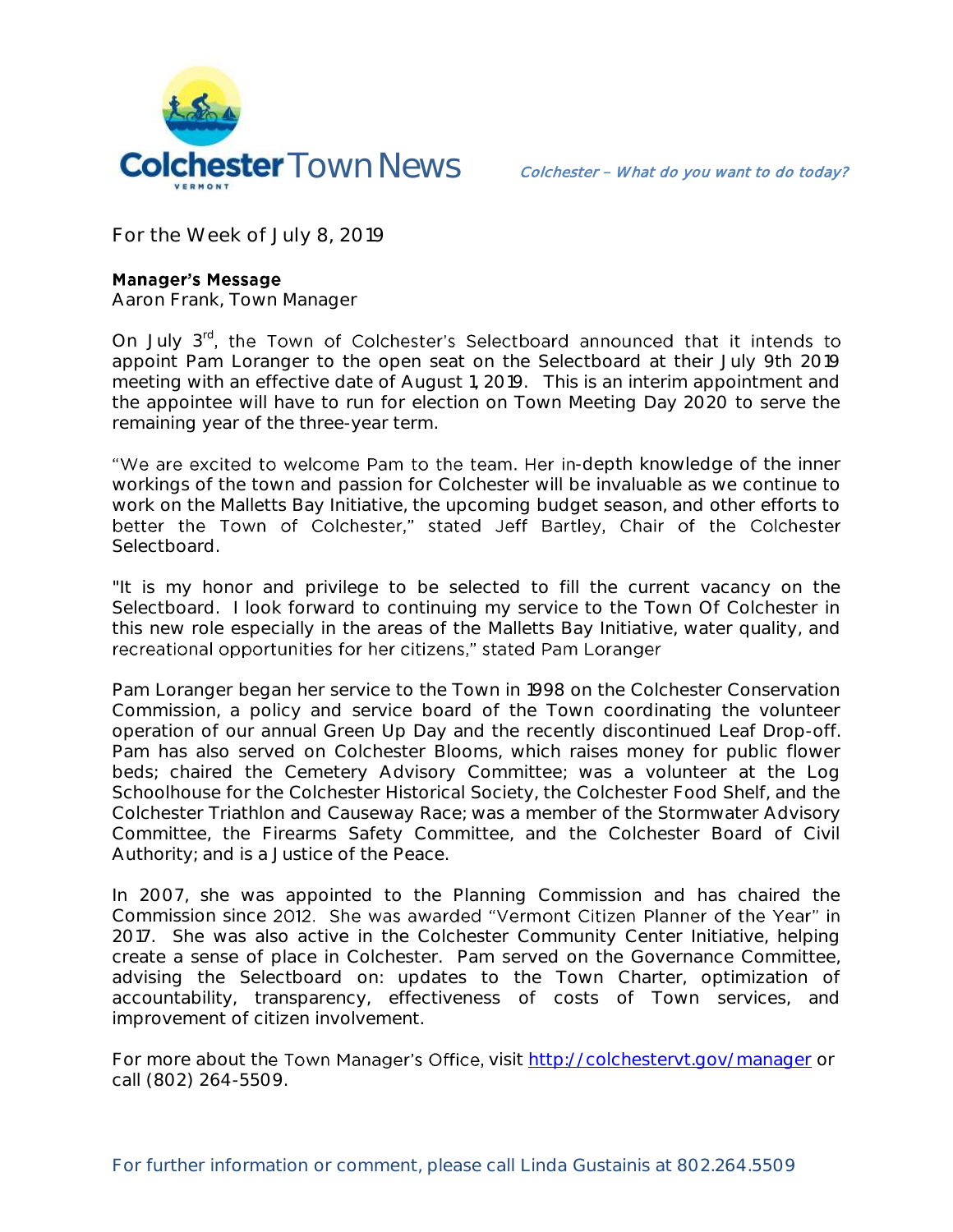

**Office of the Assessor Bob Vickery**

- The Board of Lister appeal hearings were completed on June 13, 2019
- As of July 3, the deadline for appeals, only one property owner appealed the Board of Lister's decision to the Board of Civil Authority
- Working on the annual Enhanced 911 audit, the review of the E-911 Atlas
- Starting preparations for the 2020 Grand List, listing permits, and inspecting construction that was unfinished as of April 1, 2019
- You may view the online Web Map and Assessment Data at http://www.axisgis.com/ColchesterVT/

For more information about the Assessor's Department, please visit <http://colchestervt.gov/assessor> or call (802) 264-5670.

**Office of the Town Clerk/Treasurer Julie Graeter**

- Collaborated with Assessor and Planning and Zoning to hire a summer intern who has been working with our departments since the beginning of June
- The intern has finished scanning the last couple hundred surveys to be uploaded and indexed into our digital land records
- Assistant Clerk Wanda Morin provided a Colchester cemetery tour to share her knowledge with the rest of the Clerk's Office
- Working on providing public information on legislative changes that will affect the Town Clerk's Office and our community

For more information about the Town Clerk see<http://colchestervt.gov/townclerk>

**Upcoming Town Meetings:** 

- **Planning Commission:** 1st & 3rd Tuesdays of the month, 7:00 PM. *This month:* Next July meeting: 7/30.
- **Development Review Board:** 2<sup>nd</sup> Wednesday of the month, 7:00 PM. July meeting: 7/10
- **Recreation Advisory Board:** 2nd Wednesday of the month, 7:00 AM. *Champlain Room, 2nd floor.* July meeting: 7/10
- **Conservation Commission:** 3rd Monday of the month, 6:30 PM, at the Bayside Activity Center *or per agenda*. July meeting will be at Law Island: Sunday, 7/14
- **Selectboard:** 2nd & 4th Tuesdays of the month, 6:30 PM. The July 23 meeting of the Selectboard is cancelled. August meetings: 8/13 and 8/27
- **Colchester Cemetery Advisory Committee:** 3<sup>rd</sup> Thursday of the month (or per agenda) 8:00 AM in the Champlain Room, 2nd floor. Next meeting: 7/18
- **Library Trustees**: 3rd Thursday of the month, 4:30-5:30 PM *at Burnham Memorial Library*. Next meeting: 7/18